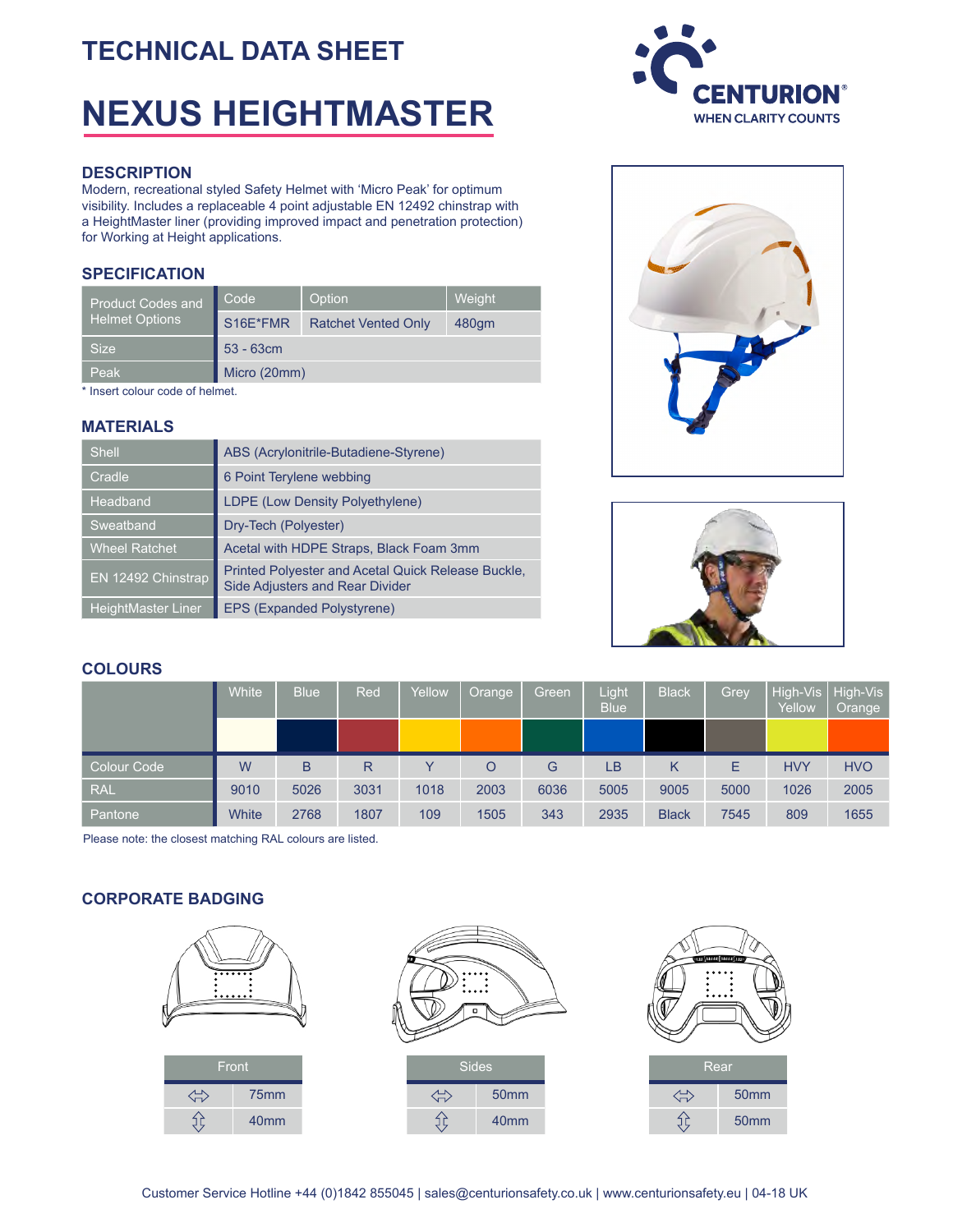# **EUROPEAN AND INTERNATIONAL STANDARDS WITH OPTIONS**

| Product                                 | Standard                          |                               | EN 397:2012 + A1:2012<br>Conforms to shock and<br>penetration tests |                             |                                              |                                         | Options<br>outside the<br>scope of<br><b>EN 397</b> | a.c.)<br>$\rm \stackrel{>}{\sim}$                                                   | <b>ANSI/ISEA</b><br>Z89.1-2014<br>Type 1           |                                  |                                        |                                                                                     | <b>CSA/CAN</b><br>Z94.1-05<br>Type 1                 |                                                                             |
|-----------------------------------------|-----------------------------------|-------------------------------|---------------------------------------------------------------------|-----------------------------|----------------------------------------------|-----------------------------------------|-----------------------------------------------------|-------------------------------------------------------------------------------------|----------------------------------------------------|----------------------------------|----------------------------------------|-------------------------------------------------------------------------------------|------------------------------------------------------|-----------------------------------------------------------------------------|
|                                         | Mountaineering<br>12492:2012<br>즚 | (1D)<br>Deformation<br>ateral | Temperature)<br>(Low)<br>$30^{\circ}$ C                             | (MM)<br><b>Molten Metal</b> | Resistance)<br>(Electrical<br>ن<br>a<br>440V | Resistance)<br>1000Va.c.<br>(Electrical | Temperature)<br>(Low<br>40°C                        | insulations<br>50365:2002<br>oltage<br>Conforms to EN<br>on low<br>luse<br>。<br>「。」 | a.c.)<br>$\geq$<br>(Conductive<br>$\circ$<br>Class | a.c.)<br>(20,000V)<br>ш<br>Class | Temperature)<br>(Low<br>$30^{\circ}$ C | $\widehat{\omega}$<br>ω<br>$\geq$<br>(Conductive<br>ပ<br>$\pmb{\mathsf{C}}$<br>Clas | ි.<br>$\sigma$<br>(20,000)<br>ш<br>$\omega$<br>Class | requirements<br>Type<br>Tested to the performance<br>of AS/NZS 1801:1997 Ty |
| <b>Wheel Ratchet Vented</b><br>S16E*FMR |                                   |                               |                                                                     |                             |                                              |                                         |                                                     |                                                                                     |                                                    |                                  |                                        |                                                                                     |                                                      |                                                                             |

### **NEXUS ANTI STATIC SYSTEM**

The Nexus safety helmet and specifc system accessories can be used in explosive atmospheres as it provides anti static protection according to IEC 60079-32-2:2015 Electrostatics hazards tests.

| Product                                                                                                                                | Gas Zone 0 |     |                           | Gas Zone 1 |     |                | Gas Zone 2  |      |      | Dust Zone 20 |                                                                               |             | Dust Zone 21 |      |      | Dust Zone 22 |      |      |
|----------------------------------------------------------------------------------------------------------------------------------------|------------|-----|---------------------------|------------|-----|----------------|-------------|------|------|--------------|-------------------------------------------------------------------------------|-------------|--------------|------|------|--------------|------|------|
|                                                                                                                                        | <b>IIA</b> | IIB | $\overline{\mathsf{IIC}}$ | <b>IIA</b> | IIB | $\mathsf{IIC}$ | <b>IIIA</b> | IIIB | IIIC | <b>IIIA</b>  | IIIB                                                                          | <b>IIIC</b> | <b>IIIA</b>  | IIIB | IIIC | <b>IIIA</b>  | IIIB | IIIC |
| Nexus Heightmaster with or<br>without Reflective stickers<br>and with Nexus Integrated<br>Eyewear (S589/S589SE)                        |            |     |                           |            |     |                |             |      |      |              | $\checkmark$ $\checkmark$ $\checkmark$ $\checkmark$ $\checkmark$ $\checkmark$ |             |              |      |      |              |      |      |
| Nexus Heightmaster with<br>Baltic Ear Defender (S41CE)                                                                                 |            |     |                           |            |     |                |             |      |      |              |                                                                               |             |              |      |      |              |      |      |
| Nexus Heightmaster with<br>Contour Carrier (S55) and<br>Multi Purpose Face Screen<br>(S810) and/or with Aegean<br>Ear Defender (S41CE) |            |     |                           |            |     |                |             |      |      |              |                                                                               |             |              |      |      |              |      |      |

# **ACCESSORIES**

| Face                             | Compatible with Euro and Contour range of Face Protection (carriers and face screens)                                                                                       |
|----------------------------------|-----------------------------------------------------------------------------------------------------------------------------------------------------------------------------|
| <b>Accessory Clips</b>           | S565 Euro Clip sets for fitting safety helmet accessories                                                                                                                   |
| Ear                              | Compatible with Centurion helmet mounted Scala XI S72CE and Scala X S71CE Ear Defenders<br>(supplied with S565 Euro accessory clips)                                        |
| Eye                              | Clear S589 or Smoke Grey S589SE moulded Polycarbonate Eye Shield with anti scratch/fog<br>coating                                                                           |
| <b>Stickers</b>                  | S30NHIRS High Intensity Reflective Sticker sets available in a range of colours. Material meets<br>the specification requirements of EN 12899-1 Ra2. Not fitted as standard |
| <b>HeightMaster Chinstrap</b>    | S30NY replaceable 4 point adjustable EN 12492 Blue Chinstrap combines with the S30NL Liner<br>to convert Core Vented to HeightMaster                                        |
| <b>HeightMaster Liner</b>        | S30NL Replaceable Liner combines with the S30NY Chinstrap to provide approval to EN 12492.<br>converting Core Vented to HeightMaster                                        |
| Sweatband                        | S31D Dry-Tech sweatband                                                                                                                                                     |
| <b>Cradle with Wheel Ratchet</b> | S33/35 Terylene Cradle with Premium 'Twist2Fit' Wheel Ratchet and Dry-Tech Sweatband                                                                                        |